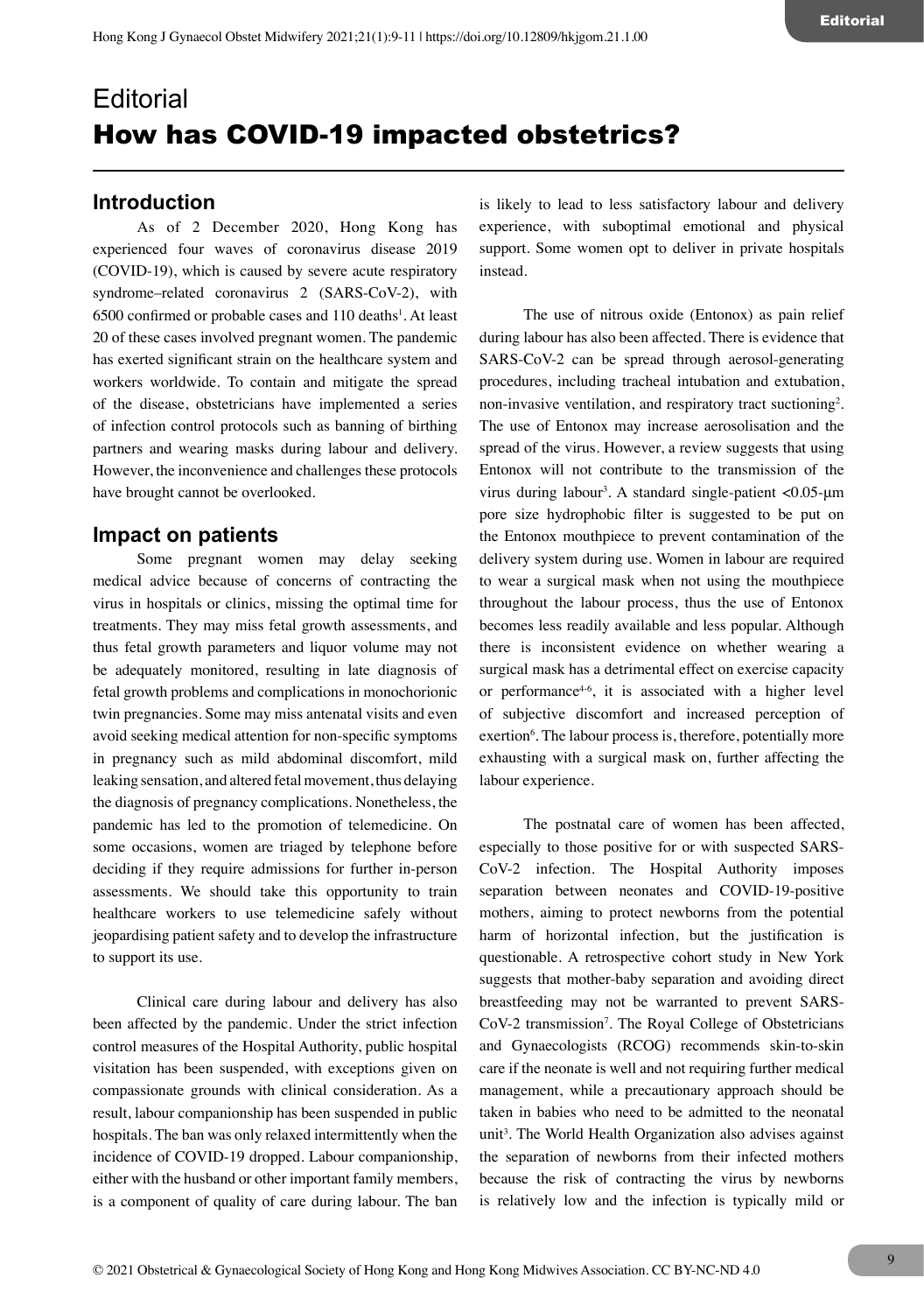asymptomatic<sup>8</sup>. Although the separation policies may be justifiable at present, they may fail to fully account for the short- and long-term impact of mother-baby separation, given the low infant risk of contracting COVID-19 and the importance of proximity and breastfeeding for infants' and women's health<sup>9</sup>. For mothers with negative COVID-19 status, the suspension of hospital visitation could make them more susceptible to postnatal depression when they should be sharing the joy and happiness with their families.

## **Impact on the workforce**

The mental stress of working with an increased risk of contracting SARS-CoV-2 and the concern of transmitting the virus to family and friends should not be underestimated. In a cross-sectional study in the United Kingdom, obstetricians and gynaecologists are associated with a higher rate of both major depressive disorder and generalised anxiety disorder, compared with the UK-wide estimates<sup>10</sup>. The most significant factor for work-related changes to mental health was the need to keep abreast with the frequently changing guidelines and protocols related to COVID-19. For instance, earlier the RCOG guidance suggested that the use of Entonox might facilitate the transmission of the virus, but the latest guidelines published in July 20203 stated that there is no reason to avoid its use during labour. The second most significant factor was the concern about being able to provide competent medical care if deployed to a new area. These concerns are not exclusive to the women's healthcare community. It is essential that local departments and the specialty as a whole raise awareness of the high prevalence of mental health conditions and create a supportive environment to facilitate healthcare workers seeking help.

In addition, the pandemic has disrupted training for trainees. At the peak of the pandemic, in order to redistribute resources (personal protective equipment, hospital beds, and staff) to look after COVID-19 cases, the number of elective procedures and outpatient appointments were reduced, as were training opportunities for trainees. Membership examinations of RCOG in the summer were cancelled or postponed worldwide, thus trainees' career progression was affected. In a cross-sectional survey on obstetrics and gynaecology residency training programme in Italy, 60% of the residents perceived that their training was irreversibly compromised<sup>11</sup>. Nevertheless, the pandemic has brought forward the transition from the traditional paper formats of examination and assessment to computer-based testing. It has also strengthened the public-private partnership in facilitating elective operations.

Medical, nursing, and midwifery students' training has all been disrupted immensely. To limit the potential spread of COVID-19 inside hospitals, clinical attachments for medical students have been halted for at least 4 months in Hong Kong. Although this enables the use of multimedia to facilitate student education, the implications of reduced clinical exposure and experience are long-lasting. There is uncertainty regarding how long the situation persists. It is important to recognise the limitation of online teaching and virtual activities and to facilitate face-to-face clinical activities whenever possible.

#### **Impact on research**

As of 1 December 2020, there are 51 vaccines in clinical trials and 163 candidate vaccines in preclinical trials<sup>12</sup>. Although the United Kingdom is the first country to approve the COVID-19 vaccine developed by Pfizer and BioNTech, the Medicines and Healthcare products Regulatory Agency states that there are no or limited data relating to pregnant or breastfeeding women and has advised against its use in this group of people at present<sup>13</sup>. Continuous research is crucial to determine the effectiveness and safety of the vaccine during fertility treatments, pregnancy, and lactation. We observe a decline in birth rate contributed by families delaying pregnancy for fear of the unknown associated with COVID-19. This highlights the urgent need to include pregnant women in vaccine trials. We urge regulatory agencies to revisit their policies for the inclusion of pregnant women.

Current evidence suggests that being pregnant is not associated with an increased risk of contracting the virus $14$ , but those with obesity or other chronic comorbidities are<sup>15</sup>. There is insufficient evidence to indicate that contracting the virus will increase the risk of having a miscarriage or spontaneous preterm birth<sup>16</sup>. However, transplacental or vertical transmission remains a possibility. A case study demonstrated transplacental transmission of SARS-CoV-2 during the last weeks of pregnancy by immunohistochemistry and a much higher viral load in placental tissues than in amniotic fluid and maternal or neonatal blood<sup>17</sup>. It remains unclear what exactly increases the risk of vertical transmission. Research requires funding (public or private), which is finite. Allocating more resources to one area means other research topics may be neglected. We have the responsibility to remain committed to adequate, fair, and sustained research and development funding in all areas.

#### **Conclusion**

The impact of the COVID-19 pandemic on